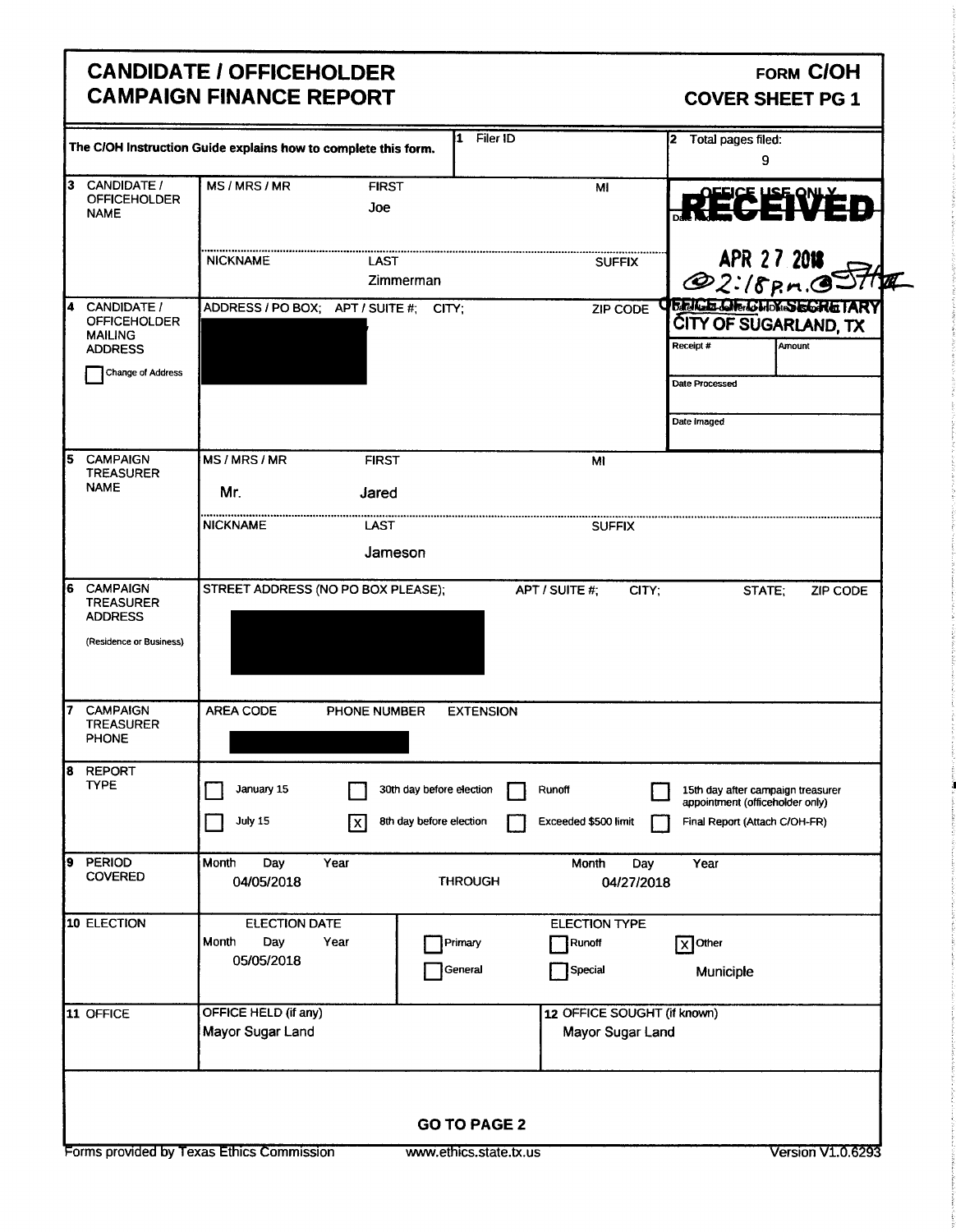# CANDIDATE / OFFICEHOLDER REPORT:<br>SUPPORT & TOTALS COVER SHEET PG 2 **SUPPORT & TOTALS**

| FORM C/OH<br>CANDIDATE / OFFICEHOLDER REPORT:<br><b>SUPPORT &amp; TOTALS</b><br><b>COVER SHEET PG 2</b>                                                                                                                                                                                                                                                          |  |  |  |
|------------------------------------------------------------------------------------------------------------------------------------------------------------------------------------------------------------------------------------------------------------------------------------------------------------------------------------------------------------------|--|--|--|
| 13 C / OH NAME Zimmerman, Joe<br>14 Filer ID<br>This box is for notice of political contributions accepted or political expenditures made by political committees to support the candidate / officeholder. These expenditures may have been made without the candidate's or of<br>POLITICAL<br>COMMITTEE(S)<br>COMMITTEE TYPE COMMITTEE NAME<br>Additional Pages |  |  |  |
| <b>T</b> GENERAL<br><b>COMMITTEE ADDRESS</b><br>$\Box$ SPECIFIC<br>COMMITTEE CAMPAIGN TREASURER NAME<br>COMMITTEE CAMPAIGN TREASURER ADDRESS                                                                                                                                                                                                                     |  |  |  |
| 16 CONTRIBUTION 1. TOTAL POLITICAL CONTRIBUTIONS OF \$50 OR LESS (OTHER THAN PLEDGES,<br>TOTALS LOANS, OR GUARANTEES OF LOANS), UNLESS ITEMIZED<br>TOTAL POLITICAL CONTRIBUTIONS<br>(OTHER THAN PLEDGES, LOANS, OR GUARANTEES OF LOANS)<br>2,800.00<br>EXPENDITURE<br>3. TOTAL POLITICAL EXPENDITURES OF \$100 OR LESS, UNLESS ITEMIZED                          |  |  |  |
| 4. TOTAL POLITICAL EXPENDITURES<br>16,322.25<br>- - CONTRIBUTION 5. TOTAL POLITICAL CONTRIBUTIONS MAINTAINED AS OF THE LAST DAY OF THE \$42,377.30                                                                                                                                                                                                               |  |  |  |
| I swear, or aftirm, under perclity of perfury, that the accompanying report is<br>true and correct and incluses all information required to be reported by me<br>under Title To Electron gode.<br>THOMAS HERCULES HARRIS IN Notary 1D # 126517278<br>Sig <b>u</b> ature of Candidate or Officeholder                                                             |  |  |  |
| of APRIL 20 18 its card Doe R. ETWALER MAN this the 27 <sup>72</sup> day<br>30 18 its certify which, witness my hand and seal of office.<br>Signature of officer administering Printed name of officer administering THE MOTARY DUBLIC                                                                                                                           |  |  |  |
| Forms provided by Texas Ethics Commission <b>WWW.ethics.state.tx.us</b><br>Version V1.0.6293                                                                                                                                                                                                                                                                     |  |  |  |
|                                                                                                                                                                                                                                                                                                                                                                  |  |  |  |
|                                                                                                                                                                                                                                                                                                                                                                  |  |  |  |
|                                                                                                                                                                                                                                                                                                                                                                  |  |  |  |
|                                                                                                                                                                                                                                                                                                                                                                  |  |  |  |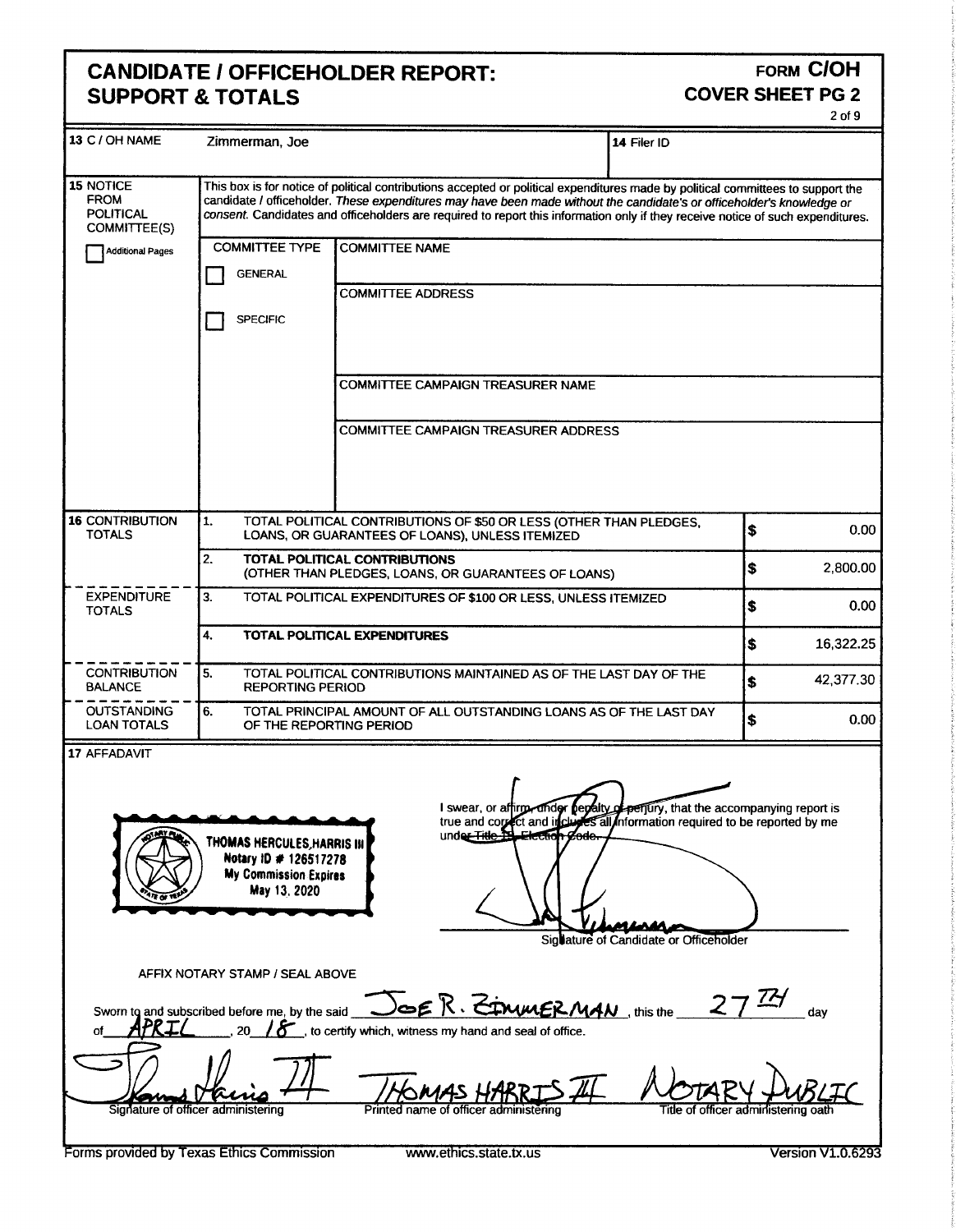| <b>SUBTOTALS - C/OH</b>   | <b>FORM C/OH</b>        |
|---------------------------|-------------------------|
|                           | <b>COVER SHEET PG 3</b> |
|                           | 3 of 8                  |
| FILER NAME                | 119 Filer ID            |
| Zimmerman, Joe            |                         |
| <b>SCHEDULE SUBTOTALS</b> |                         |

≍

|  |  | <b>JBTOTALS - C/OH</b> |  |  |
|--|--|------------------------|--|--|
|  |  |                        |  |  |

| <b>18 FILER NAME</b><br>Zimmerman, Joe                                                              | 19 Filer ID |                 |
|-----------------------------------------------------------------------------------------------------|-------------|-----------------|
| <b>20 SCHEDULE SUBTOTALS</b><br><b>NAME OF SCHEDULE</b>                                             |             | SUBTOTAL AMOUNT |
| $\sqrt{x}$<br>1.<br>SCHEDULE A1: MONETARY POLITICAL CONTRIBUTIONS                                   |             | 2,350.00<br>\$  |
| 2.<br>[x]<br>SCHEDULE A2: NON-MONETARY (IN-KIND) POLITICAL CONTRIBUTIONS                            |             | 700.00<br>\$    |
| SCHEDULE B: PLEDGED CONTRIBUTIONS<br>З.                                                             |             | \$              |
| <b>SCHEDULE E: LOANS</b><br>4.                                                                      |             | \$              |
| 5.<br>[x]<br>SCHEDULE F1: POLITICAL EXPENDITURES FROM POLITICAL CONTRIBUTIONS                       |             | 16,333.30<br>\$ |
| SCHEDULE F2: UNPAID INCURRED OBLIGATIONS<br>6.                                                      |             | l\$             |
| 7.<br>SCHEDULE F3: PURCHASE OF INVESTMENTS FROM POLITICAL CONTRIBUTIONS                             |             | S               |
| SCHEDULE F4: EXPENDITURES MADE BY CREDIT CARD<br>8.                                                 |             | 5               |
| SCHEDULE G: POLITICAL EXPENDITURES FROM PERSONAL FUNDS<br>9.                                        |             | \$              |
| 10.<br>SCHEDULE H: PAYMENT FROM POLITICAL CONTRIBUTIONS TO A BUSINESS OF C/OH                       |             | \$              |
| SCHEDULE I: NON-POLITICAL EXPENDITURES FROM POLITICAL CONTRIBUTIONS<br>11.                          |             | 5               |
| SCHEDULE K: INTEREST, CREDITS, GAINS, REFUNDS, AND CONTRIBUTIONS RETURNED<br>12.<br><b>TO FILER</b> |             | \$              |
|                                                                                                     |             |                 |

 $\sim$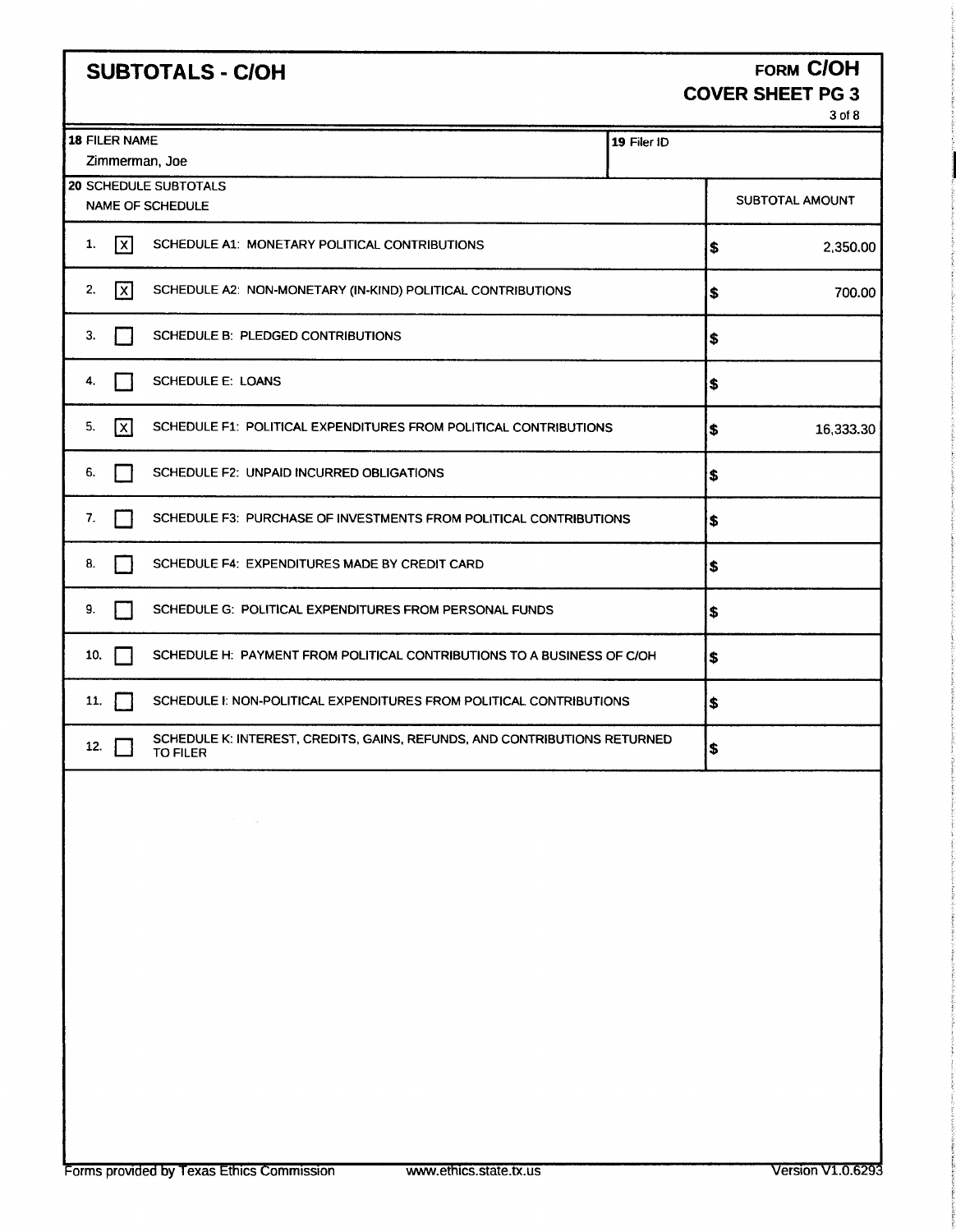# MONETARY POLITICAL CONTRIBUTIONS

## SCHEDULE A1

|                | The Instruction Guide explains how to complete this form. |                        |                                          |              | 1 Total pages Schedule A1:<br>Sch: 1/2 Rpt: 4/9 |            |
|----------------|-----------------------------------------------------------|------------------------|------------------------------------------|--------------|-------------------------------------------------|------------|
| 2 FILER NAME   |                                                           |                        |                                          | $\mathbf{3}$ | Filer ID                                        |            |
| Zimmerman, Joe |                                                           |                        |                                          |              |                                                 |            |
| 4 Date         | 5 Full name of contributor                                | out-of-state PAC (ID#: | $\lambda$                                | 7            | Amount of Contribution (\$)                     |            |
| 04/05/2018     | Andrews & Kurth Texas PAC                                 |                        |                                          |              |                                                 | \$1,000.00 |
|                | 6 Contributor address; City; State; Zip Code              |                        |                                          |              |                                                 |            |
|                |                                                           |                        |                                          |              |                                                 |            |
|                |                                                           |                        |                                          |              |                                                 |            |
|                |                                                           |                        |                                          |              |                                                 |            |
|                | 8 Principal occupation / Job title (See Instructions)     |                        | 9 Employer (See Instructions)            |              |                                                 |            |
|                |                                                           |                        |                                          |              |                                                 |            |
| Date           | Full name of contributor                                  | out-of-state PAC (ID#: |                                          |              | Amount of Contribution (\$)                     |            |
| 04/11/2018     | Goldberg, Lana (Ms.)                                      |                        |                                          |              |                                                 | \$100.00   |
|                | Contributor address; City; State; Zip Code                |                        |                                          |              |                                                 |            |
|                |                                                           |                        |                                          |              |                                                 |            |
|                |                                                           |                        |                                          |              |                                                 |            |
|                |                                                           |                        |                                          |              |                                                 |            |
|                | Principal occupation / Job title (See Instructions)       |                        | <b>Employer (See Instructions)</b>       |              |                                                 |            |
|                |                                                           |                        |                                          |              |                                                 |            |
| Date           | Full name of contributor                                  | out-of-state PAC (ID#: |                                          |              | Amount of Contribution (\$)                     |            |
| 04/05/2018     | Hamren, David (Mr.)                                       |                        |                                          |              |                                                 | \$150.00   |
|                | Contributor address; City; State; Zip Code                |                        |                                          |              |                                                 |            |
|                |                                                           |                        |                                          |              |                                                 |            |
|                |                                                           |                        |                                          |              |                                                 |            |
|                |                                                           |                        |                                          |              |                                                 |            |
|                | Principal occupation / Job title (See Instructions)       |                        | <b>Employer (See Instructions)</b>       |              |                                                 |            |
|                | <b>Environmental Consultant</b>                           |                        | <b>DCH Environmental Consultants LLC</b> |              |                                                 |            |
| Date           | Full name of contributor                                  | out-of-state PAC (ID#: | $\rightarrow$                            |              | Amount of Contribution (\$)                     |            |
| 04/05/2018     | Jones & Carter Inc. PAC                                   |                        |                                          |              |                                                 | \$500.00   |
|                | Contributor address; City; State; Zip Code                |                        |                                          |              |                                                 |            |
|                |                                                           |                        |                                          |              |                                                 |            |
|                |                                                           |                        |                                          |              |                                                 |            |
|                |                                                           |                        |                                          |              |                                                 |            |
|                | Principal occupation / Job title (See Instructions)       |                        | <b>Employer (See Instructions)</b>       |              |                                                 |            |
|                |                                                           |                        |                                          |              |                                                 |            |
| Date           | Full name of contributor                                  |                        |                                          |              |                                                 |            |
| 04/05/2018     | Linebarger Goggan Blair & Sampson, LLP                    | out-of-state PAC (ID#: |                                          |              | Amount of Contribution (\$)                     | \$500.00   |
|                |                                                           |                        |                                          |              |                                                 |            |
|                | Contributor address; City; State; Zip Code                |                        |                                          |              |                                                 |            |
|                |                                                           |                        |                                          |              |                                                 |            |
|                |                                                           |                        |                                          |              |                                                 |            |
|                | Principal occupation / Job title (See Instructions)       |                        | <b>Employer (See Instructions)</b>       |              |                                                 |            |
|                |                                                           |                        |                                          |              |                                                 |            |
|                |                                                           |                        |                                          |              |                                                 |            |
|                |                                                           |                        |                                          |              |                                                 |            |
|                |                                                           |                        |                                          |              |                                                 |            |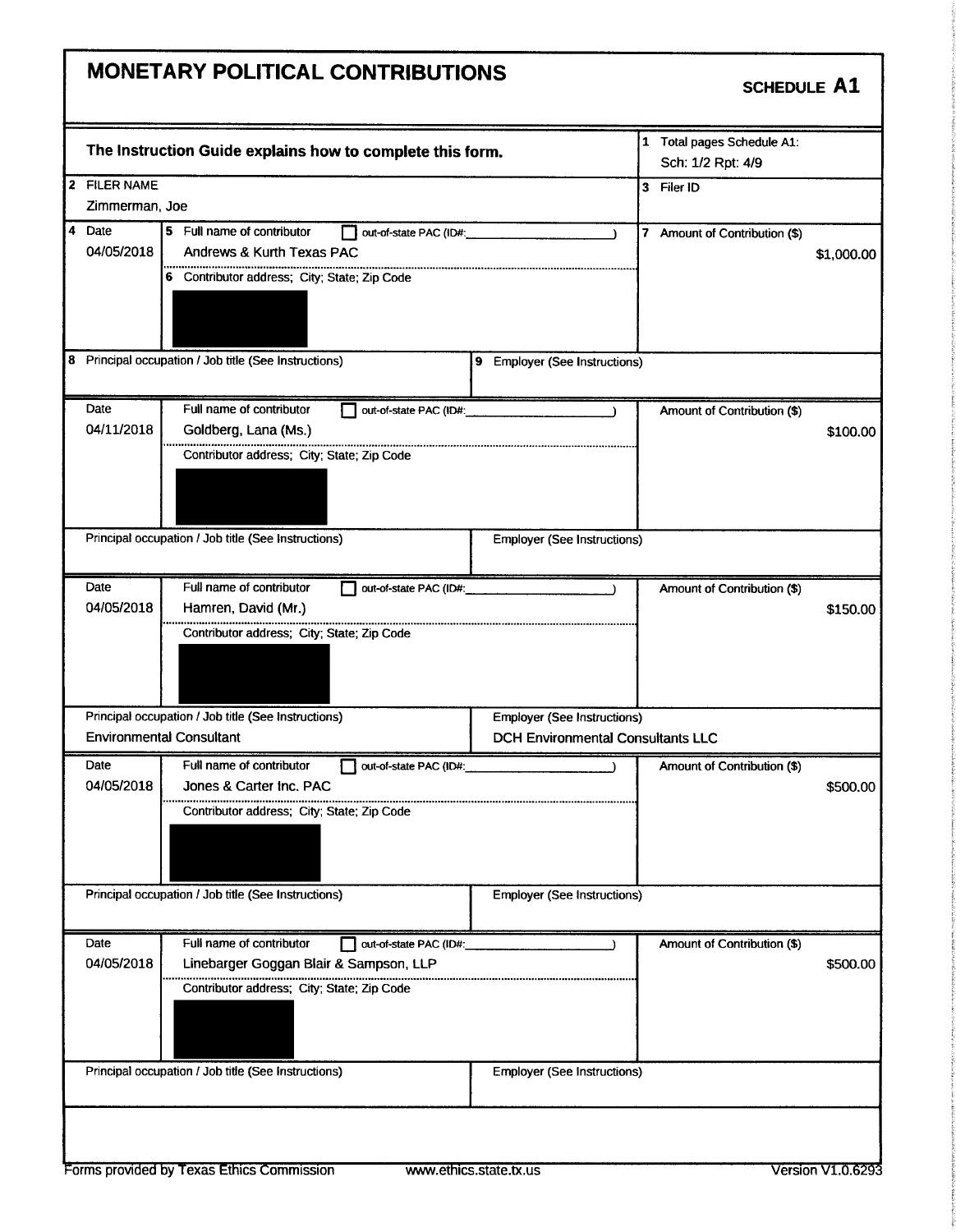# MONETARY POLITICAL CONTRIBUTIONS SCHEDULE A1 <sup>1</sup> Total pages Schedule Al: The Instruction Guide explains how to complete this form. Sch: 2/2 Rpt: 5/9 2 FILER NAME 3 Filer ID Zimmerman, Joe 4 Date 5 Full name of contributor 04/10/2018 Trevino, Roger (Mr.) **04/ 100.00 100.000 100.000 100.000 100.000 100.000 100.000 100.000 100.000 100.000 100.000 100.000 100.000 100.000 100.000 100.000 100.000 100.000 100.000 100.000 100.000 100.000 100.000 100.000 100.000 100.000 100.000 10** 6 Contributor address; City; State; Zip Code ............ ............ 8 Principal occupation / Job title (See Instructions) 9 Employer (See Instructions)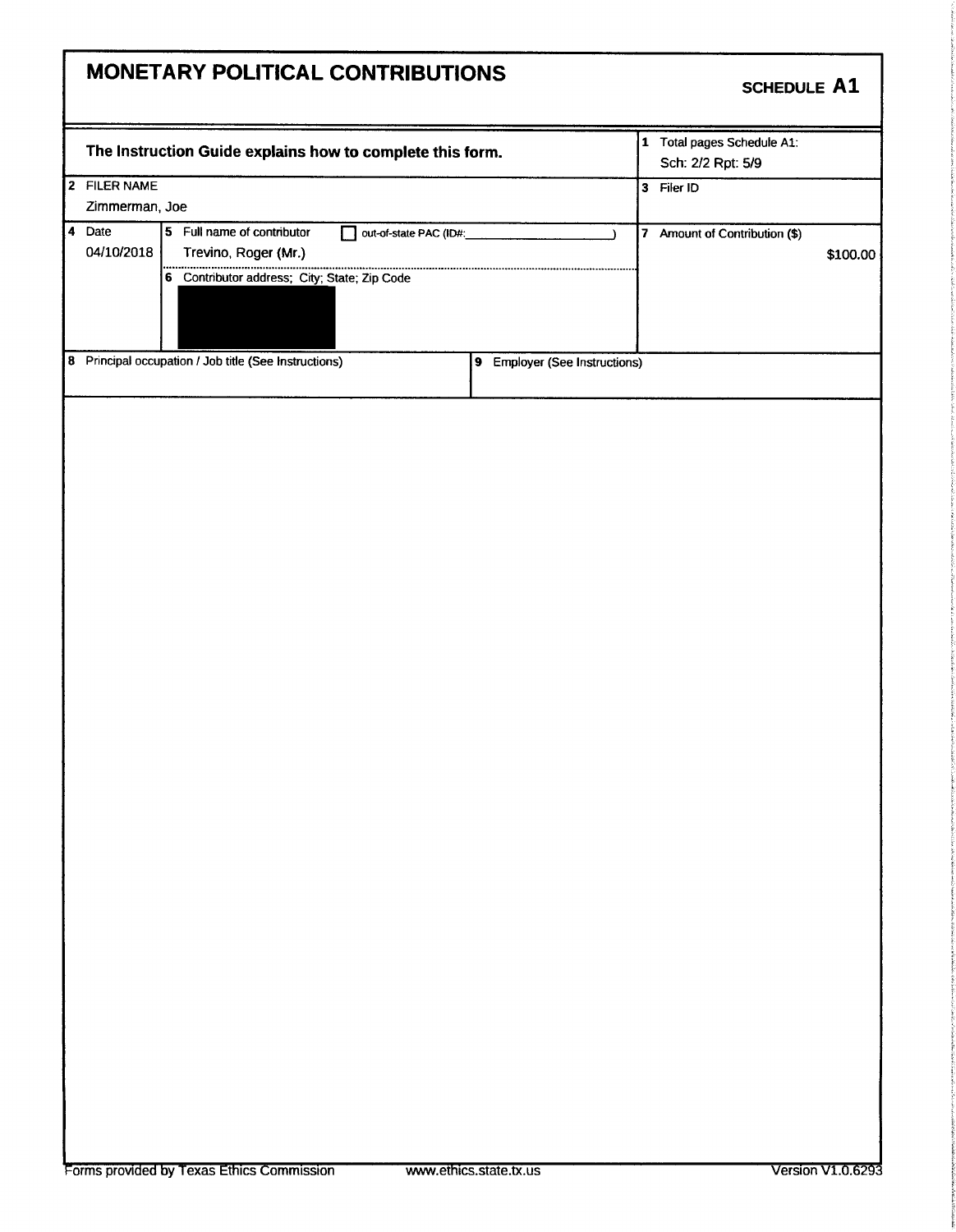## **NON-MONETARY (IN-KIND) POLITICAL** CONTRIBUTIONS CONTRIBUTIONS

interesting

t

i`

k

s.

|                                | The Instruction Guide explains how to complete this form.                                                                 | 1 Total pages Schedule A2:<br>Sch: 1/1 Rpt: 6/8                                                                                                                                                 |                                                                                                                                                                                                                                               |  |
|--------------------------------|---------------------------------------------------------------------------------------------------------------------------|-------------------------------------------------------------------------------------------------------------------------------------------------------------------------------------------------|-----------------------------------------------------------------------------------------------------------------------------------------------------------------------------------------------------------------------------------------------|--|
| <b>FILER NAME</b><br>12        |                                                                                                                           |                                                                                                                                                                                                 | 3 Filer ID                                                                                                                                                                                                                                    |  |
| Zimmerman, Joe                 |                                                                                                                           |                                                                                                                                                                                                 |                                                                                                                                                                                                                                               |  |
| 4                              | TOTAL OF UNITEMIZED IN-KIND POLITICAL CONTRIBUTIONS                                                                       |                                                                                                                                                                                                 | \$                                                                                                                                                                                                                                            |  |
| l 5<br>Date<br>04/25/2018      | 6 Full name of contributor<br>out-of-state PAC (ID#:<br>Baly, Jacquie (Ms.)<br>Contributor address; City; State; Zip Code | 8 Amount of<br>9 In-kind contribution<br>contribution (\$);<br>description<br>\$250.001 Food & Drink for a Meet &<br>Greet Reception.<br>Check if travel outside of Texas. Complete Schedule T. |                                                                                                                                                                                                                                               |  |
|                                | 10 Principal occupation / Job title (FOR NON-JUDICIAL) (See instructions)                                                 | 11 Employer (FOR NON-JUDICIAL)                                                                                                                                                                  | (See instructions)                                                                                                                                                                                                                            |  |
| <b>Business Owner</b>          |                                                                                                                           | <b>Baly Projects</b>                                                                                                                                                                            |                                                                                                                                                                                                                                               |  |
|                                | 12 Contributor's principal occupation (FOR JUDICIAL)                                                                      | 13 Contributor's job title (FOR JUDICIAL)                                                                                                                                                       | (See instructions)                                                                                                                                                                                                                            |  |
|                                | 14 Contributor's employer/law firm (FOR JUDICIAL)                                                                         |                                                                                                                                                                                                 | 15 Law firm of contributor's spouse (if any) (FOR JUDICIAL)                                                                                                                                                                                   |  |
|                                | 16 If contributor is a child, law firm of parent(s) (if any) (FOR JUDICIAL)                                               |                                                                                                                                                                                                 |                                                                                                                                                                                                                                               |  |
| Date<br>04/20/2018             | Full name of contributor<br>out-of-state PAC (ID#:<br>Landin, Taylor (Mr.)<br>Contributor address; City; State; Zip Code  |                                                                                                                                                                                                 | In-kind contribution<br>Amount of<br>contribution (\$);<br>description<br>\$200.001 Food & Drink for a Meet &<br><b>Greet Reception on</b><br>04/20/18.                                                                                       |  |
|                                |                                                                                                                           |                                                                                                                                                                                                 | Check if travel outside of Texas. Complete Schedule T.                                                                                                                                                                                        |  |
|                                | Principal occupation / Job title (FOR NON-JUDICIAL)<br>(See instructions)                                                 | Employer (FOR NON-JUDICIAL)                                                                                                                                                                     | (See instructions)                                                                                                                                                                                                                            |  |
| <b>Regional Vice President</b> |                                                                                                                           | <b>AT&amp;T Texas</b>                                                                                                                                                                           |                                                                                                                                                                                                                                               |  |
|                                | Contributor's principal occupation (FOR JUDICIAL)                                                                         | Contributor's job title (FOR JUDICIAL)                                                                                                                                                          | (See instructions)                                                                                                                                                                                                                            |  |
|                                | Contributor's employer/law firm (FOR JUDICIAL)                                                                            |                                                                                                                                                                                                 | Law firm of contributor's spouse (if any) (FOR JUDICIAL)                                                                                                                                                                                      |  |
|                                | If contributor is a child, law firm of parent(s) (if any) (FOR JUDICIAL)                                                  |                                                                                                                                                                                                 |                                                                                                                                                                                                                                               |  |
| Date<br>04/19/2018             | Full name of contributor<br>out-of-state PAC (ID#:<br>Thompson, James (Mr.)<br>Contributor address; City; State; Zip Code |                                                                                                                                                                                                 | in-kind contribution<br>Amount of<br>contribution $(\$)$ <sup>1</sup><br>description<br>\$250.001 Food & Drink for a Meet &<br><b>Greet Reception on</b><br>04/20/18 in their home.<br>Check if travel outside of Texas. Complete Schedule T. |  |
| <b>Business Owner</b>          | Principal occupation / Job title (FOR NON-JUDICIAL)<br>(See instructions)                                                 | <b>Lucrum Investments</b>                                                                                                                                                                       | Employer (FOR NON-JUDICIAL) (See instructions)                                                                                                                                                                                                |  |
|                                | Contributor's principal occupation (FOR JUDICIAL)                                                                         | Contributor's job title (FOR JUDICIAL)                                                                                                                                                          | (See instructions)                                                                                                                                                                                                                            |  |
|                                | Contributor's employer/law firm (FOR JUDICIAL)                                                                            |                                                                                                                                                                                                 | Law firm of contributor's spouse (if any) (FOR JUDICIAL)                                                                                                                                                                                      |  |
|                                | If contributor is a child, law firm of parent(s) (if any) (FOR JUDICIAL)                                                  |                                                                                                                                                                                                 |                                                                                                                                                                                                                                               |  |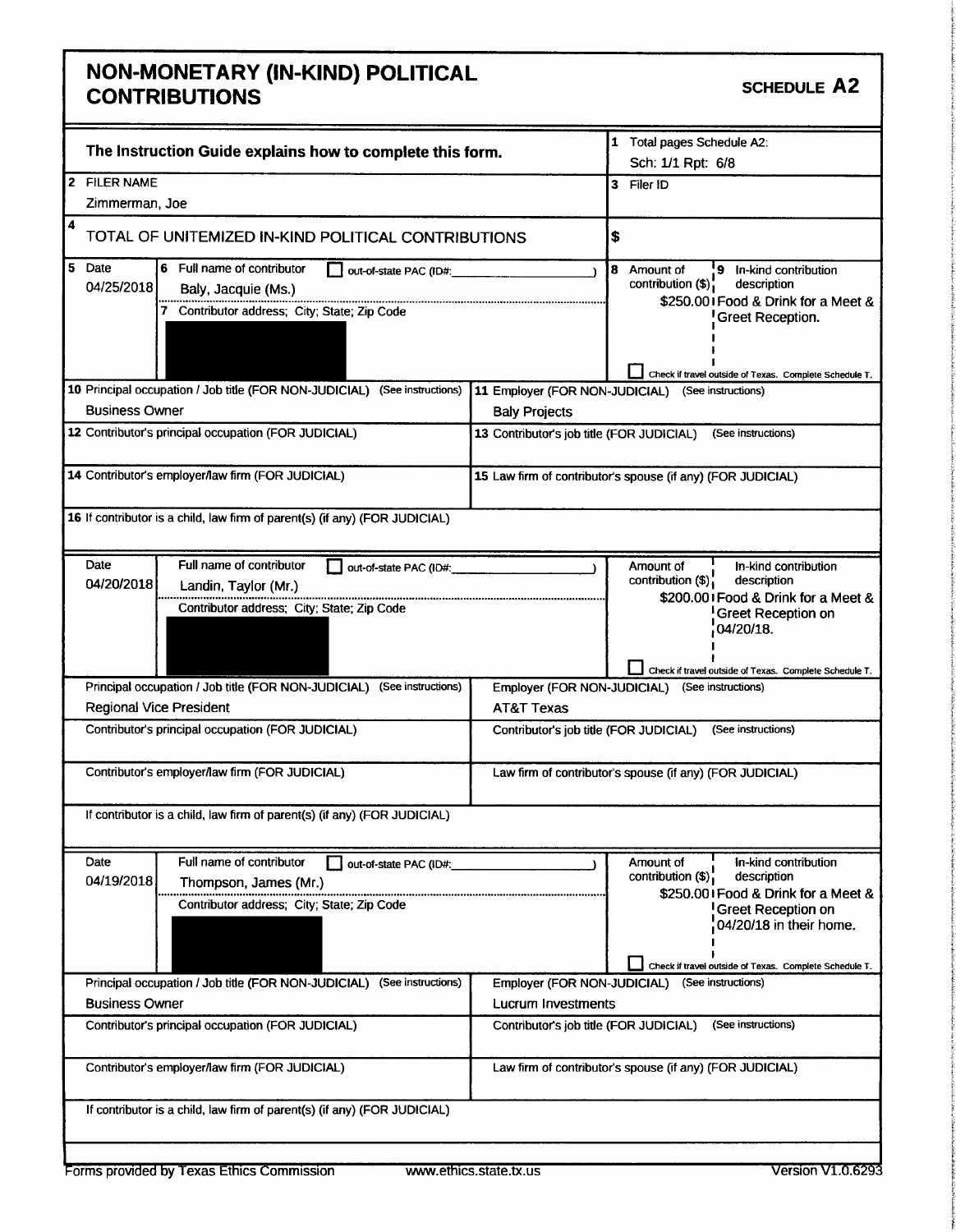| <b>CONTRIBUTIONS</b>                                                                                                                                              | POLITICAL EXPENDITURES FROM POLITICAL                                                                                                                         |                                                                                                                                                      | SCHEDULE F1                                                                                                                                                                               |
|-------------------------------------------------------------------------------------------------------------------------------------------------------------------|---------------------------------------------------------------------------------------------------------------------------------------------------------------|------------------------------------------------------------------------------------------------------------------------------------------------------|-------------------------------------------------------------------------------------------------------------------------------------------------------------------------------------------|
| <b>Advertising Expense</b><br>Accounting/Banking<br><b>Consulting Expense</b><br>Contributions/ Donations Made By -<br>Candidate/Officeholder/Political Committee | <b>EXPENDITURE CATEGORIES FOR BOX 8(a)</b><br><b>Event Expense</b><br>Fees<br>Food/Beverage Expense<br>Gift/Awards/Memorials Expense<br><b>Legal Services</b> | Loan Repayment/Reimbursement<br>Office Overhead/Rental Expense<br><b>Polling Expense</b><br><b>Printing Expense</b><br>Salaries/Wages/Contract Labor | Solicitation/Fundraising Expense<br>Transportation Equipment & Related Expense<br><b>Travel in District</b><br><b>Travel Out of District</b><br>OTHER (enter a category not listed above) |
| Credit Card Payment<br>1 Total pages Schedule F1: 2 FILER NAME                                                                                                    | The Instruction Guide explains how to complete this form.                                                                                                     |                                                                                                                                                      | Filer ID<br>3                                                                                                                                                                             |
| Sch: 1/2 Rpt: 7/9<br>4 Date                                                                                                                                       | Zimmerman, Joe                                                                                                                                                |                                                                                                                                                      |                                                                                                                                                                                           |
| 04/06/2018                                                                                                                                                        | 5 Payee name<br><b>Icenhower Consulting</b>                                                                                                                   |                                                                                                                                                      |                                                                                                                                                                                           |
| 6 Amount $($)$<br>\$4,394.74                                                                                                                                      | 7 Payee address;<br>City;                                                                                                                                     | State; Zip Code                                                                                                                                      |                                                                                                                                                                                           |
| <b>PURPOSE</b><br>OF<br><b>EXPENDITURE</b>                                                                                                                        | (a) Category (See Categories listed at the top of this schedule)<br><b>Consulting Expense</b>                                                                 | (b) Description                                                                                                                                      | Check if travel outside of Texas. Complete Schedule T.<br>Check if Austin, TX, officeholder living expense<br>Campaign consulting and Expenses                                            |
| 9 Complete ONLY if direct<br>expenditure to benefit C/OH                                                                                                          | Candidate/Officeholder name                                                                                                                                   | Office sought                                                                                                                                        | Office held                                                                                                                                                                               |
| Date                                                                                                                                                              | Payee name                                                                                                                                                    |                                                                                                                                                      |                                                                                                                                                                                           |
| 04/07/2018<br>Amount (\$)<br>\$3,500.00                                                                                                                           | Magana Media<br>Payee address:<br>City:                                                                                                                       | State; Zip Code                                                                                                                                      |                                                                                                                                                                                           |
| <b>PURPOSE</b><br>ОF<br><b>EXPENDITURE</b>                                                                                                                        | (a) Category (see Categories listed at the top of this schedule)<br><b>Advertising Expense</b>                                                                | (b) Description                                                                                                                                      | Check if travel outside of Texas. Complete Schedule T.<br>Check if Austin, TX, officeholder living expense<br>Campaign 2018 Marketing and Research                                        |
| Complete ONLY if direct<br>expenditure to benefit C/OH                                                                                                            | Candidate/Officeholder name                                                                                                                                   | Office sought                                                                                                                                        | Office held                                                                                                                                                                               |
| Date<br>04/20/2018                                                                                                                                                | Payee name<br>Pamela Printing                                                                                                                                 |                                                                                                                                                      |                                                                                                                                                                                           |
| Amount (\$)<br>\$7,677.51                                                                                                                                         | Payee address;<br>City;                                                                                                                                       | State; Zip Code                                                                                                                                      |                                                                                                                                                                                           |
| <b>PURPOSE</b><br>ΟF<br><b>EXPENDITURE</b>                                                                                                                        | (a) Category (See Categories listed at the top of this schedule)<br><b>Advertising Expense</b>                                                                | (b) Description<br>Postcard with postage                                                                                                             | Check if travel outside of Texas. Complete Schedule T.<br>Check if Austin, TX, officeholder living expense<br>1/2 Page Ad in New Territory,                                               |
| Complete ONLY if direct                                                                                                                                           | Candidate/Officeholder name                                                                                                                                   | Office sought                                                                                                                                        | Office held                                                                                                                                                                               |

the control i. **there** f